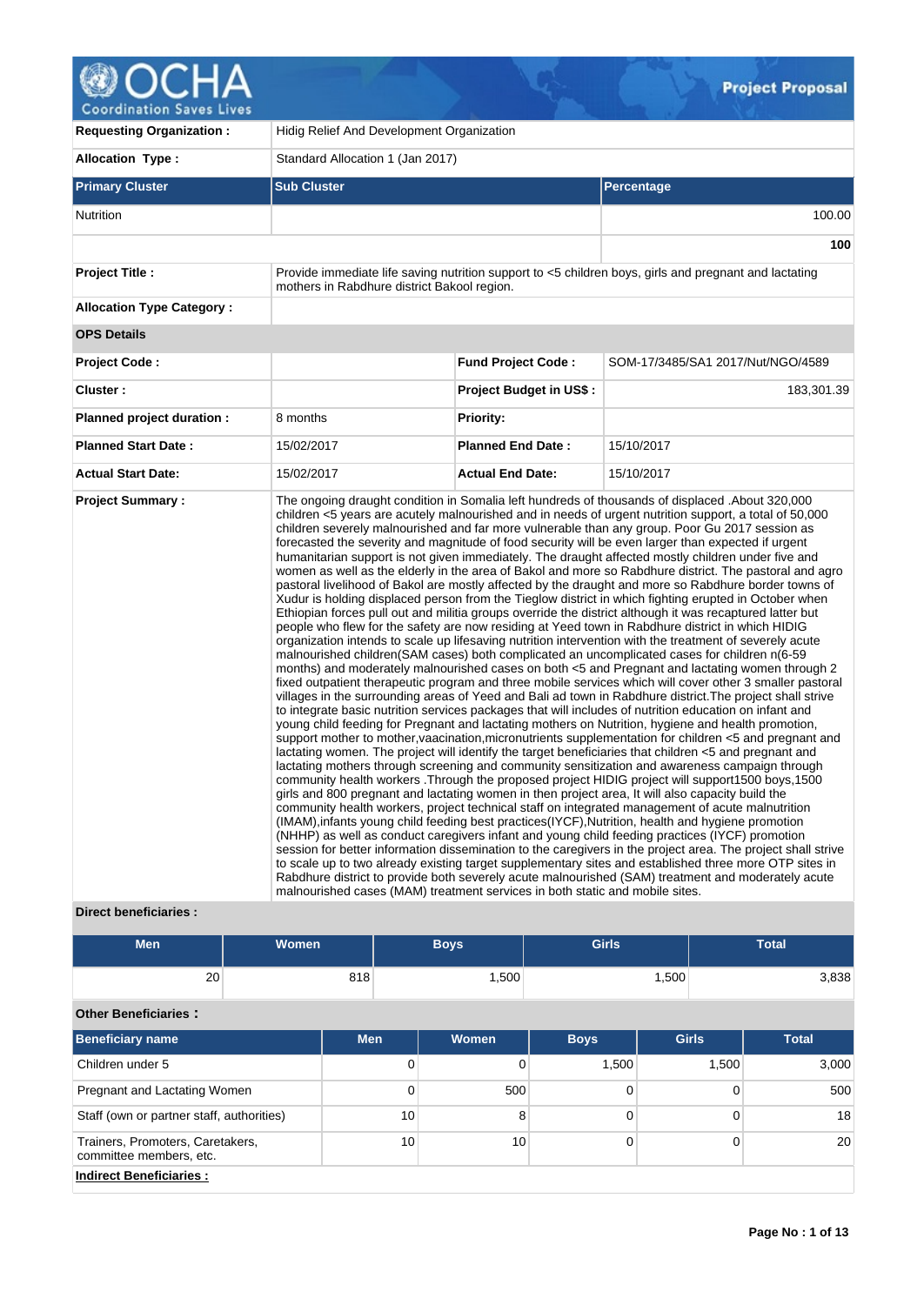The indirect beneficiaries will be the draught affected population and host communities within the 5 targeted locations who are not directly support by the mobile teams or static facility during this project, as the child was not malnourished. This represents 9854 within in the target location.

## **Catchment Population:**

The area has a catchment population of 62,000 of which mainly are concentrated in Yeed due to displacement by the drought.

## **Link with allocation strategy :**

This proposal was designed in alignment with the strategy response for the SHF standard Allocation, which focuses in reducing nutrition related mortality and morbidity within the draught affected communities through a holistic approach. Bakol have been hit high with the devastating draught and have high malnutrition rates with a SAM rate of 4.5 and a GAM rate of 18.8.Furthermore, the AWD/Cholera outbreak, coupled with lack of health care services and hygiene facilities and habits have reinforced the nutritional crisis within the draught stricken communities in Bakool region. The proposed intervention will increase outpatient therapeutic treatments coverage to at least 2 locations through mobile teams and a static outpatient therapeutic site, of which 1 location have ongoing WFP target supplementary programming, along with infant young child feeding and nutrition, health and hygiene promotion education sessions. The project activities will be linked with SHF 2017 draught response standard allocation one. Activities will ensure provision of life saving and life sustaining nutrition services through both static and mobile Outpatient therapeutic services to the draught affected population in Rabdhure Bakol regions Somalia. Through this funding for nutrition, HIDIG hopes to compliment the health and WASH services in the proposed area with child and maternal health and EPI services. Integration will lead to the highest impact in reducing malnutrition among the draught affected population in Bakol region.

## **Sub-Grants to Implementing Partners :**

| <b>Partner Name</b>                                    |                             | <b>Partner Type</b> |                             | <b>Budget in US\$</b> |  |  |  |  |
|--------------------------------------------------------|-----------------------------|---------------------|-----------------------------|-----------------------|--|--|--|--|
|                                                        |                             |                     |                             |                       |  |  |  |  |
| Other funding secured for the same project (to date) : |                             |                     |                             |                       |  |  |  |  |
|                                                        | <b>Other Funding Source</b> |                     | <b>Other Funding Amount</b> |                       |  |  |  |  |
|                                                        |                             |                     |                             |                       |  |  |  |  |
| Organization focal point:                              |                             |                     |                             |                       |  |  |  |  |
| <b>Name</b>                                            | <b>Title</b>                | Email               |                             | Phone                 |  |  |  |  |
| Daud Moalim Abdinur                                    | Executive director          | damac09@hotmail.com |                             | +252615532161         |  |  |  |  |
|                                                        |                             |                     |                             |                       |  |  |  |  |

#### **BACKGROUND**

#### **1. Humanitarian context analysis**

Somalia is experiencing worsening drought conditions, leading towards a deteriorating humanitarian situation in a protracted crisis environment affected by long-term conflict and cyclical natural hazards, where some 3.3 million people are already in need of emergency health services across Somalia. Many indicators of the crisis are similar to those in 2010/2011 before the famine that resulted in 260,000 deaths. Key challenges facing the Somali health sector include persistently high burden of disease; repeated outbreaks, limited institutional capacity and stewardship role of ministries of health; inadequate, unpredictable and unsustainable level of financing, with a high share of out-of-pocket spending on health & nutrition; absence of balanced, motivated, well-distributed and well-managed health& nutrition workforce with the appropriate skills mix; limited and unequal access to essential nutrition services, and poor quality and safety of services across all levels of care.

Bakool have sustained critical levels of malnutrition and, therefore, is classified as a hotspot (priority) for nutritional interventions. The challenging nutritional situation can be attributed to the combined poor and borderline food consumption aggravated by infighting within the region as well as the poor Gu rains in the entire region which led increased in GAM 18.8% and SAM of 4.5% in Bakool pastoral and agro pastoral livelihoods. Based on GAM prevalence estimates from the 2016 Gu food security and nutrition assessments, an estimated 323 350 children under the age of five across Somalia were suffering from acute malnutrition at the time of the assessment. Out of this total, 57 340 were severely malnourished. Approximately 58 percent of the acutely malnourished children are found in Southern and Central Somalia, with Bakool regions among the worse accounting for one third of the total malnourished population in the country.

## **2. Needs assessment**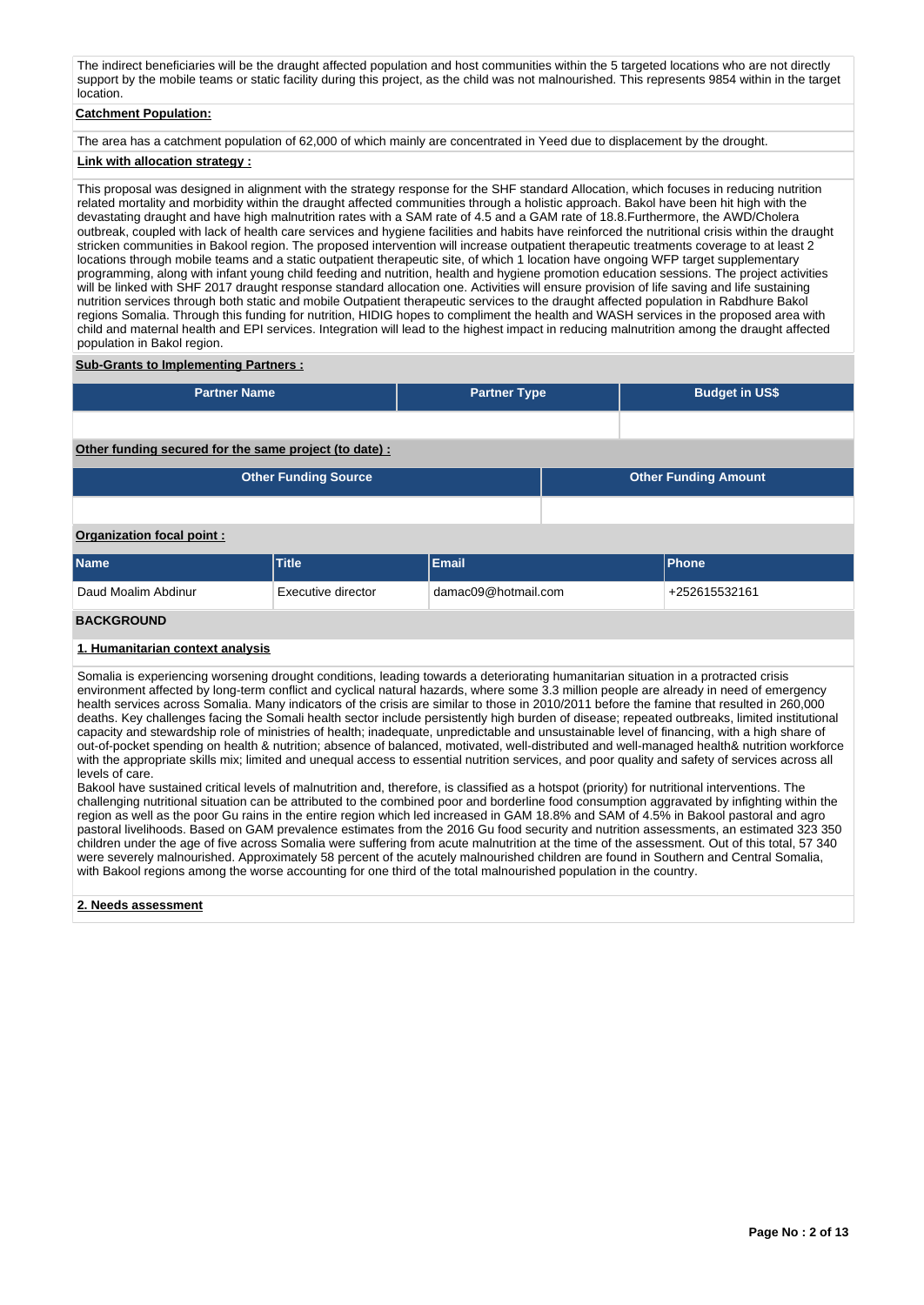The situation in Somalia remains precarious and the magnitude of the figure that needs humanitarian assistance is truly unsettling. The FSNAU report further emphasizes the need for scaled humanitarian assistance from now at least to March/April 2017 to mitigate the imminent worsening of the food security situation. Despite the significant progress recorded over the years since the 2011 famine, Lower Bakol remains in a fragile food security situation due to the devastating draught. 13% of the total population are in crisis and emergency levels (IPC Phase 3 and 4) while a further over 30% is in stressed level (IPC phase 2). Majority of the affected are Pastoral and the Agropastoral Livelihoods.

Bakool region have massive draught displaced populations due to conflict, forced evictions and poor livelihood zones in the neighboring regions. The region is one of the most underserved regions in Somalia. According to the Joint Health and Nutrition Programme, the region has the least facility in Somalia and virtually non-existent primary healthcare services. Recent HMIS data collected from Bakol partners nutrition facilities for the month of Oct to Dec 2016, shows high trends of malnutrition where it has shown GAM rate of 18.8, SAM 4.5 and MUAC of 12.9 among <5 children and MUAC of 17.9 among the PLWs in Elbarde among under-five children boys, girls seen at the existing OTP/SC centre and the MCH in Quracjoome Elbarde districts. This increase could also be attributed to the increased outreach activities in the district which attracted more admission with early detection of SAM cases before further deterioration leading to better treatment coverage in the newly accessible sites. There were also cases of malaria, Acute Watery Diarrhea and measles reported. Recent southern aid field monitoring reports indicate increased cases of Acute Watery Diarrhea (AWD) which is a normal seasonal trend during the rainy seasons of Deyr. With already limited health and nutrition services in Yeed Rabdhure district, concerns are raised that the situation may further worsen due to the likely gap in nutrition intervention in the whole of the region. There is poor practice of exclusive breastfeeding among the targeted IDPs communities which entail further focus on social mobilization and community based IYCF interventions. There are also a high proportion of boys and girls aged 6-59 months are acutely malnourished in Rabdhure District due to unmet nutritional requirements. The worrying nutrition situation is mainly related to chronically poor food access, high morbidity due to seasonal disease outbreaks, and inadequate sanitation facilities, safe water and poor access to health care services.

HIDIG therefore, intends to reach 3000 severely acutely and moderately malnourished boys (1500) and girls (1500) aged 6-59 months, and as well provide multiple micronutrient intervention through Basic Nutrition Services Package (BNSP) linking nutrition to health, WASH and food security. it shall also identify and screen 800 PLWs for MAM and make referral to HIDIG target supplementary feeding programs(TSFP) in Rabdhure district. HIDIG shall coordinate with partners working in Rabdhure districts such as ACF, MARDO who are working with OTP and MCH respectively for proper referral services. Technical capacity is lacking, hence capacity building will be prioritized for 18 project staff (15 men and 13 women), Community health workers/promoters (CHWs) (10 men, 10 women) and project beneficiaries and as well conducts 3 sessions on infants and young child feeding practices(IYCF) to 80 caregivers across the Rabdhure district target locations.

## **3. Description Of Beneficiaries**

The response will target draught affected population in Yeed, hawa yaar, Gubato, Bali adde and Bullla Meegag location Rabdhure district Bakool region with a specific focus on children U5 with sever acute malnutrition (SAM) and their caregivers. The 5 location will be selected based on the vulnerability of the people presence in the area and the available to other nutritional or health services through direct implementation by HIDIG organization in order to increase the package of services provision. All children U5 within the target locations will be screened through community health workers (CHWs) for malnutrition and referred accordingly. Further to this, the caregivers of those children, specifically the mothers, will be targeted for IYCN and NHHP education and promotional sessions by CHWs and through Mother to Mother support groups. Additionally, the project will target 20 health care providers including, nurses, nutritional assistants, etc. for the mobile team and the fixed facility, along with 20 communities mobilizes (12 female and 8 male). The nurses and nutritional assistants will be selected through competitive interviews but consideration given to those from the Bakol region, however the CHWs will be selected from the local communities with the support of the community leaders in order to ensure acceptance within the targeted communities.

## **4. Grant Request Justification**

Through this funding, HIDIG organization will implement three mobile teams and two static/fixed outpatient therapeutic feeding program integrated with target supplementary program in the same areas targeting three locations and two health center/static OTP site. Each location will have a CHW who will provide health education and referrals to the OTP/TSFP sites and follow up to malnourished children. Transportation costs will be covered for those children that need to go to a hospital with a Stabilization Center; this will help ensure that proper treatment is received. 2 of the 5 OTP sites are currently TSFP sites in which HIDIG is running with funding from WFP and intends to scale up Outpatient therapeutic program in both the existing target supplementary sites as well as establishing OTP programs hence shall accelerates its effort for more responsive integration of OTP and TSFP services in the area.The OTP staff will be trained on IMAM and IYCF to ensure quality service provision. Additionally, HIDIG as health care provider in the same area will also provide nutrition, health and hygiene and IYCF promotion sessions each day at their respective sites. HIDIG shall work closely with the Ministry of Health, South West State and other local humanitarian actors for better coordination and effective management of integrated response to the draught affect population in the area.

### **5. Complementarity**

HIDIG is currently providing integrated life-saving humanitarian assistance in the proposed project sites through static and mobile health facilities. HIDIG's services include primary health care service and nutrition activities. HIDIG also implements a health project with the support of SHF in Bakol region, thus its ability to leverage on this project for essential supplies provided by UNICEF. HIDIG is proposing a WASH project to SHF in the same area and intends to integrated nutrition, health and WASH activities for more holistic response to the draught affected population in Bakool region target areas.HIDIG shall envedour to work closely with local partners as well as the regional administration and local community leaders for better services delivery to the vulnerable population.

### **LOGICAL FRAMEWORK**

### **Overall project objective**

Enhance nutrition well being through life-saving and life-sustaining nutrition assistance targeting 1500 boys, 1500 girls and 800 pregnant and lactating women in Rabdhure district Bakol region.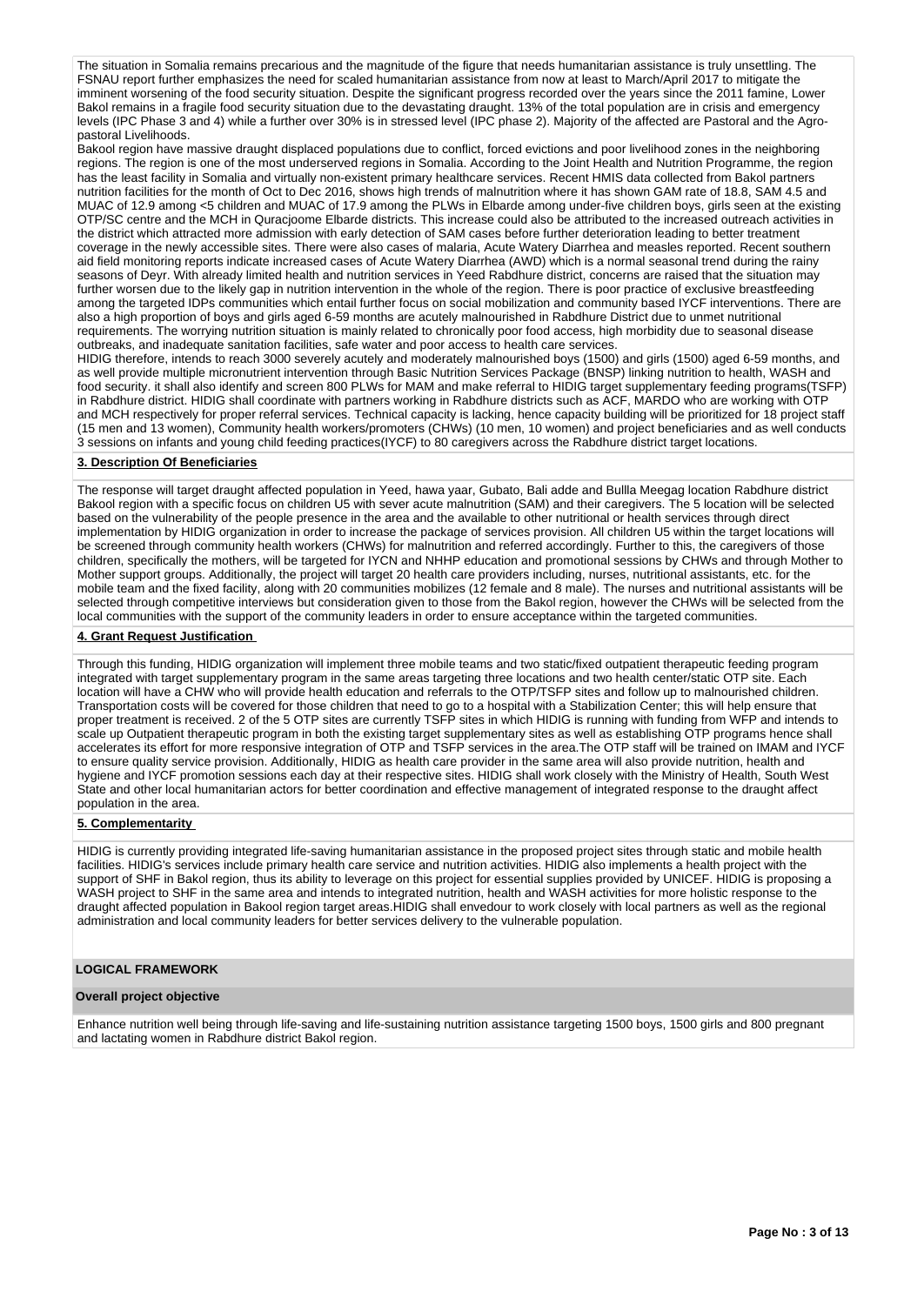| <b>Nutrition</b>                                                                                                                                                                                                                               |                                                 |                                 |  |  |  |  |  |  |
|------------------------------------------------------------------------------------------------------------------------------------------------------------------------------------------------------------------------------------------------|-------------------------------------------------|---------------------------------|--|--|--|--|--|--|
| <b>Cluster objectives</b>                                                                                                                                                                                                                      | <b>Strategic Response Plan (SRP) objectives</b> | <b>Percentage of activities</b> |  |  |  |  |  |  |
| Strengthen lifesaving preventive nutrition<br>services for vulnerable population groups<br>focusing on appropriate infant and young<br>child feeding practices in<br>emergency, micronutrient interventions and<br>optimal maternal nutrition. | Somalia HRP 2017                                | 100                             |  |  |  |  |  |  |

**Contribution to Cluster/Sector Objectives :** The cluster has prioritize provision of improved nutrition services packages through preventive and curative services and promotion of prevention through IYCF and NHHP, along with integrated WASH and Health service provision.HIDIG is the primary nutrition provider among the vulnerable communities and would be able to provide an integrated package of services due to its active presence and its long term involvements in implementing these services with both UNICEF and WFP hence this proposal will focus on OTP services provision integrated with primary healthcare and WASH in the same area for more responsive treatment.

## **Outcome 1**

Increased access to emergency nutrition services to children under five, boys(1500), girls(1500) and 800 pregnant and lactating women in Rabdhure district Bakol region.

## **Output 1.1**

## **Description**

3000 under five chidren boys(1500)girls(1500) and 800 pregnant and lactating women have Improved and sustained access and utilization of integrated essential quality nutrition services of OTP for under five children and pregnant and lactating women in Rabdhure district.

# **Assumptions & Risks**

Community seek services positively.

## **Activities**

#### **Activity 1.1.1**

#### **Standard Activity : Treatment of severe acute malnutrition in children 0-59months**

screen, identify and treat severely acute malnourished <5 children and pregnant and lactating women in Rabdhure target location.

#### **Activity 1.1.2**

#### **Standard Activity : Community screening for malnutrition and referral**

500 boys and 500 girls provided referral services within and outside OTP programs and follow up of beneficiaries,through linking with the available health and wash services in the areas.

#### **Activity 1.1.3**

#### **Standard Activity : Tretament of Moderate Acute malnutrition in children 0-59months**

3000 <5 children boys,girls without medical cases and moderately malnourished 800 preganant and lactating mothers in the project area are Provided therapeutic treatment tand admitted to the treatment center through linkingwith the available health and WASH services in the project areas.

## **Indicators**

|                  |                |                                                                                                                                   |            | <b>End cycle beneficiaries</b> |               |       | End<br>cycle |  |
|------------------|----------------|-----------------------------------------------------------------------------------------------------------------------------------|------------|--------------------------------|---------------|-------|--------------|--|
| Code             | <b>Cluster</b> | Indicator                                                                                                                         | <b>Men</b> | <b>Boys Girls</b>              | <b>Target</b> |       |              |  |
| Indicator 1.1.1  | Nutrition      | Number of children (6-59 months) and pregnant<br>and lactating women admitted in treatment<br>programmes                          |            |                                |               |       | 3,000        |  |
|                  |                | Means of Verification: Weekly and Monthly reports,, patient registers, HMIS reports, OTP registers, field photos.                 |            |                                |               |       |              |  |
| Indicator 1.1.2  | Nutrition      | Number of children (6-59 months) and pregnant<br>and lactating women admitted in treatment<br>programmes                          |            |                                |               | 1,000 |              |  |
|                  |                | <b>Means of Verification</b> : Weekly and Monthly reports patient registers, HMIS reports, OTP registers, field photos            |            |                                |               |       |              |  |
| Indicator 1.1.3  | Nutrition      | Number of children (6-59 months) and pregnant<br>and lactating women admitted in treatment<br>programmes                          |            |                                |               |       | 3,800        |  |
|                  |                | <b>Means of Verification</b> : Weekly and Monthly reports, patient registers, HMIS reports, OTP registers                         |            |                                |               |       |              |  |
| <b>Outcome 2</b> |                |                                                                                                                                   |            |                                |               |       |              |  |
|                  |                | Enhanced Basic Nutrition Service Package to beneficiaries (1500 Boys, 1500 Girls and 800 PLW) in Rabdhure district Bakool region. |            |                                |               |       |              |  |
| Output 2.1       |                |                                                                                                                                   |            |                                |               |       |              |  |

#### **Description**

3000 children < 5 boys,girls and 500 PLWs have improved accessibility by providing Basic Nutrition Service Package to beneficiaries in Rabdhure district in Bakol region.

## **Assumptions & Risks**

Community shows positive behaviour in seeking the available nutrition services.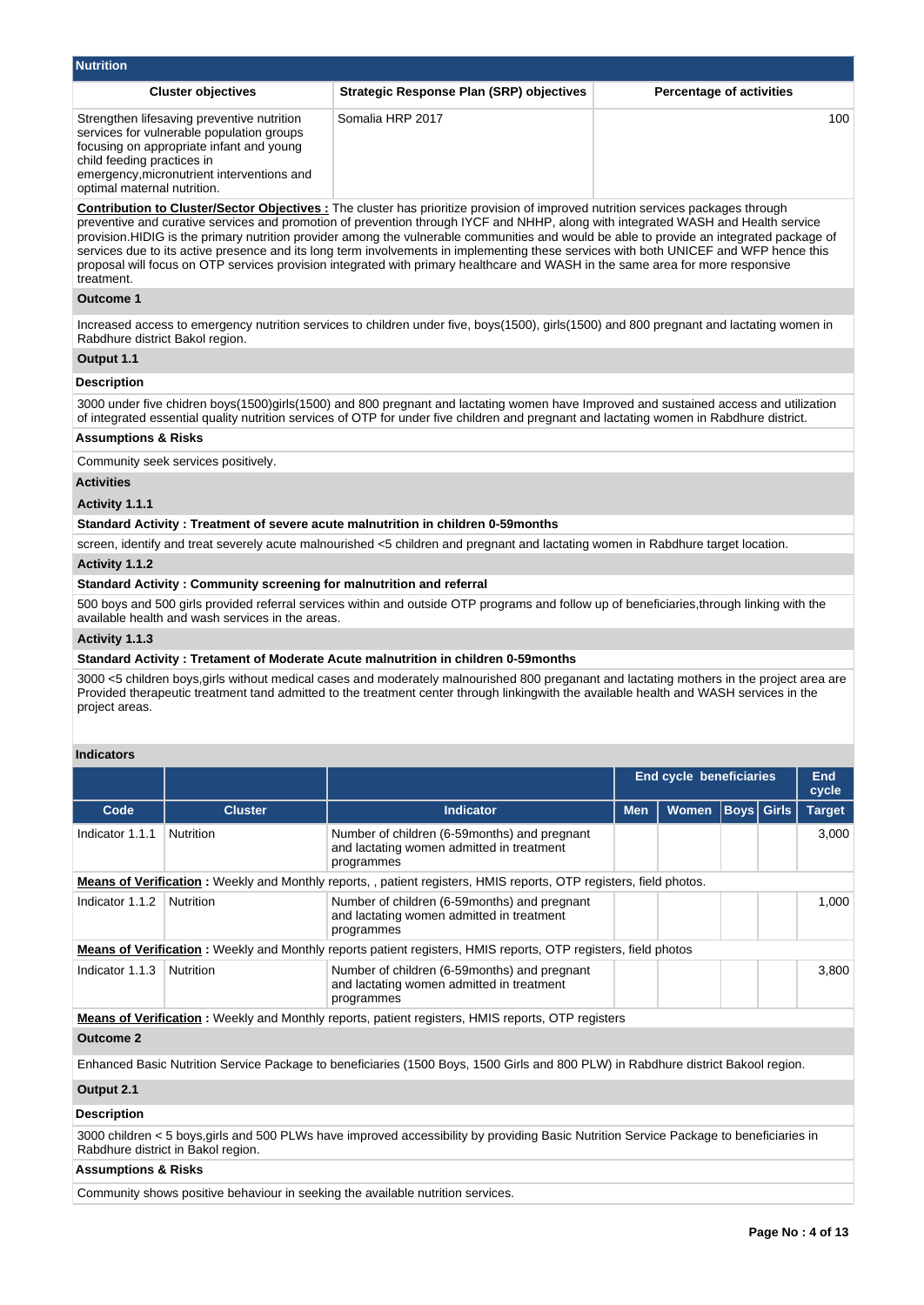## **Activities**

## **Activity 2.1.1**

## **Standard Activity : Maternal child health and nutrition (MCHN) promotion messages**

Women and Men Caretakers of Malnourished children of 1500 boys, 1500 girls to receive awareness on appropriate infant and young child feeding practices twice a month in Rabdhure target locations.

## **Activity 2.1.2**

## **Standard Activity : Multiple micronutrient suplementation for children 6-24months**

Provide Vitamin A, iron and Deworming tablets to vulnerable 1500 boys, 1500 girls and 800 PLW for the admitted MAM and SAM cases in Rabdhure district Bakol region.

# **Activity 2.1.3**

## **Standard Activity : Maternal child health and nutrition (MCHN) promotion messages**

Provide Hygiene promotion awareness messages and good practise for 1500 boys, 1500 girls and 800 PLW attending Nutrition Sites in Rabdhure districts.

## **Indicators**

|                                |                                                                        |                                                                                                                                      |            | <b>End cycle beneficiaries</b> |      |              | End<br>cycle  |
|--------------------------------|------------------------------------------------------------------------|--------------------------------------------------------------------------------------------------------------------------------------|------------|--------------------------------|------|--------------|---------------|
| Code                           | <b>Cluster</b>                                                         | <b>Indicator</b>                                                                                                                     | <b>Men</b> | <b>Women</b>                   | Boys | <b>Girls</b> | <b>Target</b> |
| Indicator 2.1.1                | Nutrition                                                              | Number of IYCF promotion sessions held                                                                                               |            |                                |      |              | 12            |
|                                |                                                                        | <b>Means of Verification:</b> Weekly and Monthly reports, HMIS reports, OTP registers, field photos                                  |            |                                |      |              |               |
| Indicator 2.1.2                | <b>Nutrition</b>                                                       | Number of children (6-59 months) and pregnant<br>and lactating women admitted in treatment<br>programmes                             |            |                                |      |              | 3,800         |
|                                |                                                                        | <b>Means of Verification:</b> Weekly and Monthly reports, Patient cards, HMIS reports, OTP registers                                 |            |                                |      |              |               |
| Indicator 2.1.3                | <b>Nutrition</b>                                                       | Number of Nutrition, Health and Hygiene<br>Promotion Sessions conducted                                                              |            |                                |      |              | 12            |
|                                | Means of Verification: Monthly reports, HMIS reports, OTP registers,   |                                                                                                                                      |            |                                |      |              |               |
| <b>Outcome 3</b>               |                                                                        |                                                                                                                                      |            |                                |      |              |               |
|                                | and refresher IMAM/IYCF trainings.                                     | Improve capacity of 18 staff, 20 community health workers/volunteers/promoters both men and women on nutrition management both basic |            |                                |      |              |               |
| Output 3.1                     |                                                                        |                                                                                                                                      |            |                                |      |              |               |
| <b>Description</b>             |                                                                        |                                                                                                                                      |            |                                |      |              |               |
|                                | 38 project staff capacity improved through effective capacity buildng. |                                                                                                                                      |            |                                |      |              |               |
| <b>Assumptions &amp; Risks</b> |                                                                        |                                                                                                                                      |            |                                |      |              |               |
|                                | Project staff capacity enhanced and retained throughout the program.   |                                                                                                                                      |            |                                |      |              |               |
| <b>Activities</b>              |                                                                        |                                                                                                                                      |            |                                |      |              |               |
| Activity 3.1.1                 |                                                                        |                                                                                                                                      |            |                                |      |              |               |
|                                | <b>Standard Activity: Capacity building</b>                            |                                                                                                                                      |            |                                |      |              |               |
|                                |                                                                        | Conduct IMAM training to 18 project staff (9me and 9 women) on effective acute Malnutrition management.                              |            |                                |      |              |               |
| Activity 3.1.2                 |                                                                        |                                                                                                                                      |            |                                |      |              |               |
|                                | <b>Standard Activity: Capacity building</b>                            |                                                                                                                                      |            |                                |      |              |               |
|                                |                                                                        | Capacity build 20 community health workers/volunteers/promoters(11 male and 9 female) on nutrition, hygiene and health promotion.    |            |                                |      |              |               |

# **Activity 3.1.3**

## **Standard Activity : Infant and young child feeding promotion**

Conduct three infants young child feeding promotion sessions to 80 caregivers for effective child nutrition practices among the affected communities in the target location.

## **Indicators**

|                                                                                   |                            |                                                                                                                                |            | <b>End cycle beneficiaries</b> |                   |  | End<br>cycle  |  |  |  |
|-----------------------------------------------------------------------------------|----------------------------|--------------------------------------------------------------------------------------------------------------------------------|------------|--------------------------------|-------------------|--|---------------|--|--|--|
| Code                                                                              | <b>Cluster</b>             | <b>Indicator</b>                                                                                                               | <b>Men</b> | <b>Women</b>                   | <b>Boys Girls</b> |  | <b>Target</b> |  |  |  |
| Indicator 3.1.1                                                                   | <b>Nutrition</b>           | Number of male and female health facility and<br>community workers trained on IMAM quidelines                                  |            |                                |                   |  | 18            |  |  |  |
| <b>Means of Verification:</b> Training report, training photos, participant list. |                            |                                                                                                                                |            |                                |                   |  |               |  |  |  |
| Indicator 3.1.2                                                                   | Nutrition                  | Number of male and female Staff/Community<br>Health Workers/outreach workers trained on<br>Nutrition Health, Hygiene Promotion |            |                                |                   |  | 20            |  |  |  |
|                                                                                   |                            | <b>Means of Verification:</b> Training report, training photos, training particpant lsit.                                      |            |                                |                   |  |               |  |  |  |
| Indicator 3.1.3                                                                   | Nutrition                  | Number of IYCF promotion sessions held                                                                                         |            |                                |                   |  | 3             |  |  |  |
| <b>Means of Verification:</b> Promotion banners, participants photos.             |                            |                                                                                                                                |            |                                |                   |  |               |  |  |  |
|                                                                                   | <b>Additional Targets:</b> |                                                                                                                                |            |                                |                   |  |               |  |  |  |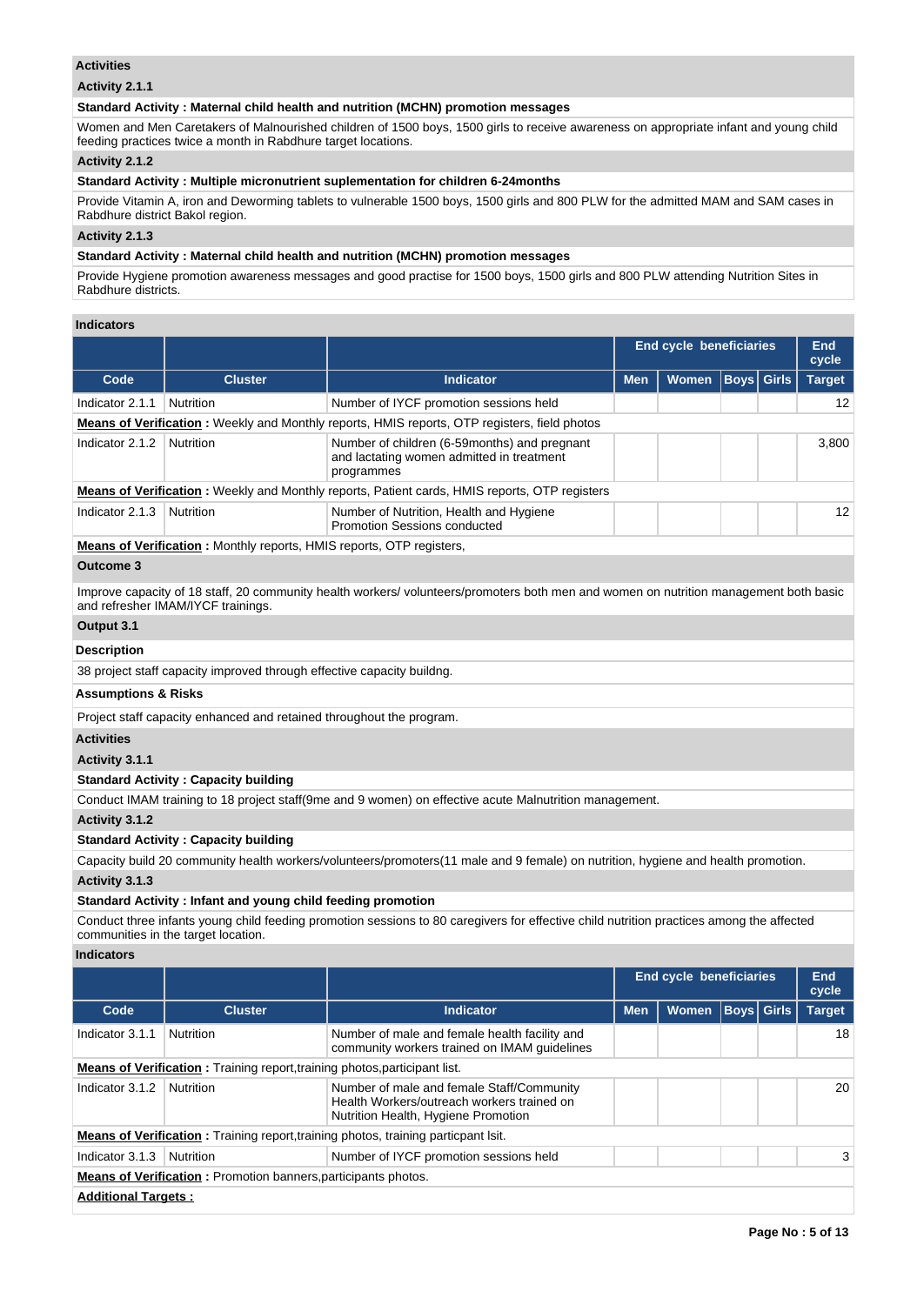# **Monitoring & Reporting plan**

HIDIG Programme Coordinator will be the main person in charge of this project. He will be assisted by the project and M&E Officer, as well as facility-in-Charge Bakool and the entire HIDIG team in the field will be fully responsible for monitoring, evaluation and reporting. Monitoring of activities and deliverables will be daily and weekly reporting lines established and managed. HIDIG will be compiling data and reports as indicated in the results framework and additional information where needed and necessary and share accordingly as the plan. Programme Coordinator will be visiting the implementation sites to provide guidance and monitor the situation and rectify anomalies where they exist. In the event of unforeseen circumstances or material change in implementation activities, HIDIG will accordingly notify UNOCHA immediately. HIDIG will also be reporting to the Nutrition Cluster on monthly basis by submitting the OTP report. HIDIG will also train its staff on M&E activities and reporting lines at its own cost for better project management.The M&E officer shall complied the project success story

#### **Workplan Activitydescription Year 1 2 3 4 5 6 7 8 9 10 11 12** Activity 1.1.1: screen, identify and treat severely acute malnourished <5 children and pregnant and lactating women in Rabdhure target location. 2017 | | | X | X | X | X | X | X | X | X 2018 Activity 1.1.2: 500 boys and 500 girls provided referral services within and outside OTP programs and follow up of beneficiaries,through linking with the available health and wash services in the areas. 2017 | | | X | X | X | X | X | X | X | X 2018 Activity 1.1.3: 3000 <5 children boys,girls without medical cases and moderately malnourished 800 preganant and lactating mothers in the project area are Provided therapeutic treatment tand admitted to the treatment center through linkingwith the available health and WASH services in the project areas. 2017 X X X X X X X X 2018 Activity 2.1.1: Women and Men Caretakers of Malnourished children of 1500 boys, 1500 girls to receive awareness on appropriate infant and young child feeding practices twice a month in Rabdhure target locations. 2017 X X X X X X X X 2018 Activity 2.1.2: Provide Vitamin A, iron and Deworming tablets to vulnerable 1500 boys, 1500 girls and 800 PLW for the admitted MAM and SAM cases in Rabdhure district Bakol region. 2017 X X X X X X X X 2018 Activity 2.1.3: Provide Hygiene promotion awareness messages and good practise for 1500 boys, 1500 girls and 800 PLW attending Nutrition Sites in Rabdhure districts. 2017 | | | X | X | X | X | X | X | X | X 2018 Activity 3.1.1: Conduct IMAM training to 18 project staff(9me and 9 women) on effective acute Malnutrition management. 2017 | X 2018 Activity 3.1.2: Capacity build 20 community health workers/volunteers/promoters (11 male and 9 female) on nutrition, hygiene and health promotion.  $2017$   $\frac{1}{2}$   $\frac{1}{2}$   $\frac{1}{2}$ 2018 Activity 3.1.3: Conduct three infants young child feeding promotion sessions to 80 caregivers for effective child nutrition practices among the affected communities in the target location. 2017 | | | X 2018 **OTHER INFO** as well as achieved indicators and challenges to enable share the lesson learnt with the project donors.

## **Accountability to Affected Populations**

HIDIG will ensure that it is accountable to the Affected Populations by providing leadership through the demonstration of commitment and ensuring feedback and accountability mechanisms are integrated into response mechanism, programme implementation, monitoring and evaluations, recruitment, staff inductions, trainings and performance management, partnership agreements, and highlighted in reporting. Transparency by providing accessible and timely information to affected populations on organizational procedures, structures and processes. By having a feedback and complaints mechanism that actively seek the views of affected populations to improve policy and practice in programming, ensuring that feedback and complaints mechanisms are streamlined, appropriate and robust enough to deal with (communicate, receive, process, respond to and learn from) complaints about breaches in policy and stakeholder dissatisfaction Specific issues raised by affected individuals regarding violations and/or physical abuse that may have human rights and legal, psychological or other implications should have the same entry point as programme-type complaints, but procedures for handling these should be adapted accordingly. By ensuring participation and enabling affected populations to play an active role in the decision-making processes that affect them and by designing, a monitoring and evaluation goals and objectives that are meant for the programmes with the involvement of affected populations.

### **Implementation Plan**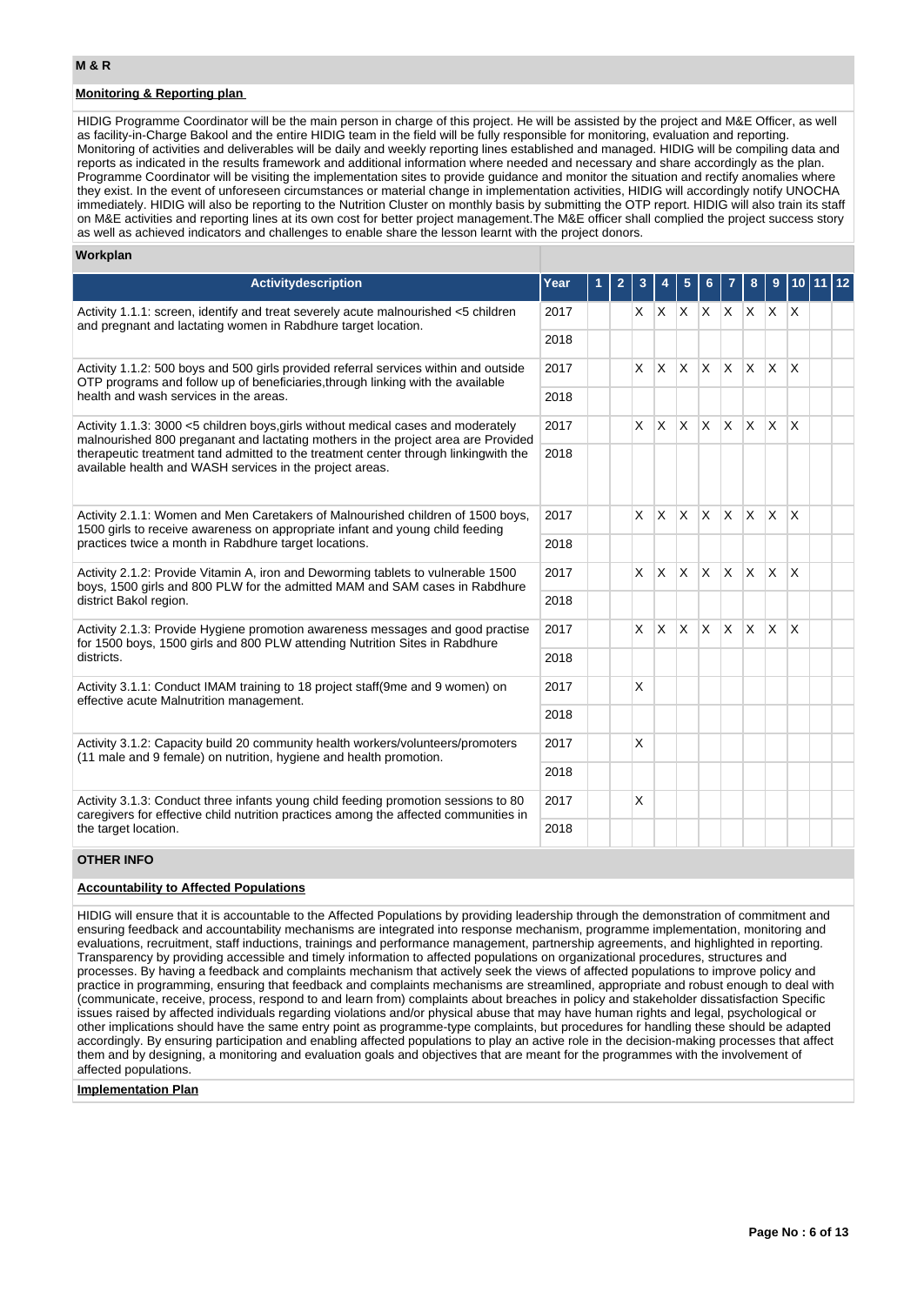HIDIG will implement this project directly whilst working closely with local authorities and partners at the field. HIDIG is planning to continue the UNICEF supported project ending in April for the same region by continuing 3 Outreach Mobile teams and in Elbarde and Rabdhure districts. HIDIG will continue maintaining the already existing qualified human resources at the mobile teams to implement the proposed activities. HIDIG will use the same technical Staffs of the project that composed of qualified nurses, OTP supervisors , OTP nurse, Community Mobilizers, and Admin Finance, The teams will be operational six days a week with 8 working hours per day. The Elbarde facility will be maintained due to the large IDPs in the town and the huge needs. Each day daily attendance sheets registration of the staffs and the patients shall be set up and managed by the HIDIG field team, while the project manager will supervise the activities at the field progress. During the Project, a refresher trainings for health staff on management of common illness training will be conducted. The training will enhance the capacity of the project staff to enable provide the primary health care services to the most vulnerable IDPs and host communities in target areas. Through this project, HIDIG shall provide an integration of nutrition,health and water,sanitation and hygiene project for more effective management of the draught affected population

## **Coordination with other Organizations in project area**

| Name of the organization             | Areas/activities of collaboration and rationale                                                                                                                                         |
|--------------------------------------|-----------------------------------------------------------------------------------------------------------------------------------------------------------------------------------------|
| <b>ACF</b>                           | HIDIG shall coordinates with ACF for referral of medically<br>complicated cases as well as sub nutrition cluster coordination<br>meeting since ACF is the focal point for Bakol region. |
| <b>MARDO</b>                         | HIDIG shall coordinates with MARDO in Rabdhure for sc referrals in<br>the MCH in Rabdhure town.                                                                                         |
| <b>MOH-South west states Somalia</b> | For leadership role in the project area.                                                                                                                                                |
| <b>UNICEF</b>                        | For supply management and project activities timeline and well as<br>supportive supervision for quality check.                                                                          |
| <b>WFP</b>                           | For RUSF supply management.                                                                                                                                                             |

## **Environment Marker Of The Project**

B: Medium environmental impact with NO mitigation

#### **Gender Marker Of The Project**

2a- The project is designed to contribute significantly to gender equality

#### **Justify Chosen Gender Marker Code**

Gender mainstreaming will be ensured in the health provision programming to provide equal access to health services for boys and girls, women and men. The project will serve and respond to the gender needs of the IDPs by designing special interventions that meet to women and girls' needs, Women consultation will be separate from men and health promotion activities will be culturally sensitive. For capacity building, both men and women will have equal opportunities and this includes also during capacity building of staff and CHWs. Recruitment of staff will also ensure equal opportunities for both men and women. Efforts will be made so that there is good representation of women and men during meetings at community level and supervision visits. A gender dimensions based on understanding of women, girls, boys and men's different needs, roles, responsibilities, capacities and risks has also been integrated in the consultation, decision making and capacity development.HIFDIG strongly supports equal employment opportunities for men and women and sees the inclusion of female staff as a tool for better addressing gender related matters of the beneficiaries.HIDIG has integrated gender equity in the various planned interventions and disaggregated by sex from the planning to implementation, through Monitoring and Evaluation of project. The project will empower women and girls by including them in the training, social mobilization and activities.

### **Protection Mainstreaming**

Protection will be mainstreamed in this project by paying special attention to the needs of vulnerable beneficiaries. The project will look at all in need as clients who have to be treated fairly and with dignity in particular children, the elderly, and persons with disabilities, widows, and female-headed households. They will be prioritized for service delivery and social mobilization to ensure their access to services without discrimination. HIDIG will apply a rights-based approach where the needs of ethnic minorities, women, the elderly, and people living with disability are promoted. Because of that, HIDIG will consult with the beneficiaries on the location of the health facilities so that they are chosen strategically in order to reduce gender based violence and other forms of violence and in a neutral location so that people from all ethnic groups in the area may be able to access healthcare. Through the provision of outreach services, HIDIG will be able to reach the underserved, the elderly and the weak and will be able to transport them to their dwellings when necessary. The project will minimize any unintended negative consequences and prioritize the safety and dignity of the affected individuals and communities through the establishment of, and consultation with existing community nutrition committees which foster participation, empowerment and accountability.

## **Country Specific Information**

#### **Safety and Security**

HIDIG's staff have access to the area and will be directly manning the facilities and providing services. However, security is unpredictable in Somalia and HIDIG will be closely monitoring the situation and will closely work with other actors to monitor the situation. HIDIG has local based security plan so that its staff and facilities are safe and secure. Staff are informed to be on the look for any suspicious elements and report to authorities and also evacuate as necessary. HIDIG will be participating in cluster forums and will be implementing all security advisories and shared briefings. In the event of untoward activities, HIDIG will immediately notify the communities, MoH, the nutrition Cluster and UNOCHA plus other actors in the area.

#### **Access**

HIDIG is also in the area and is quite familiar with the situation on ground and communities. HIDIG also runs facilities in neighboring Bakool region with the collaboration of UNICEF and is familiar with these areas. HIDIG's services will be strategically placed and thus easily accessible.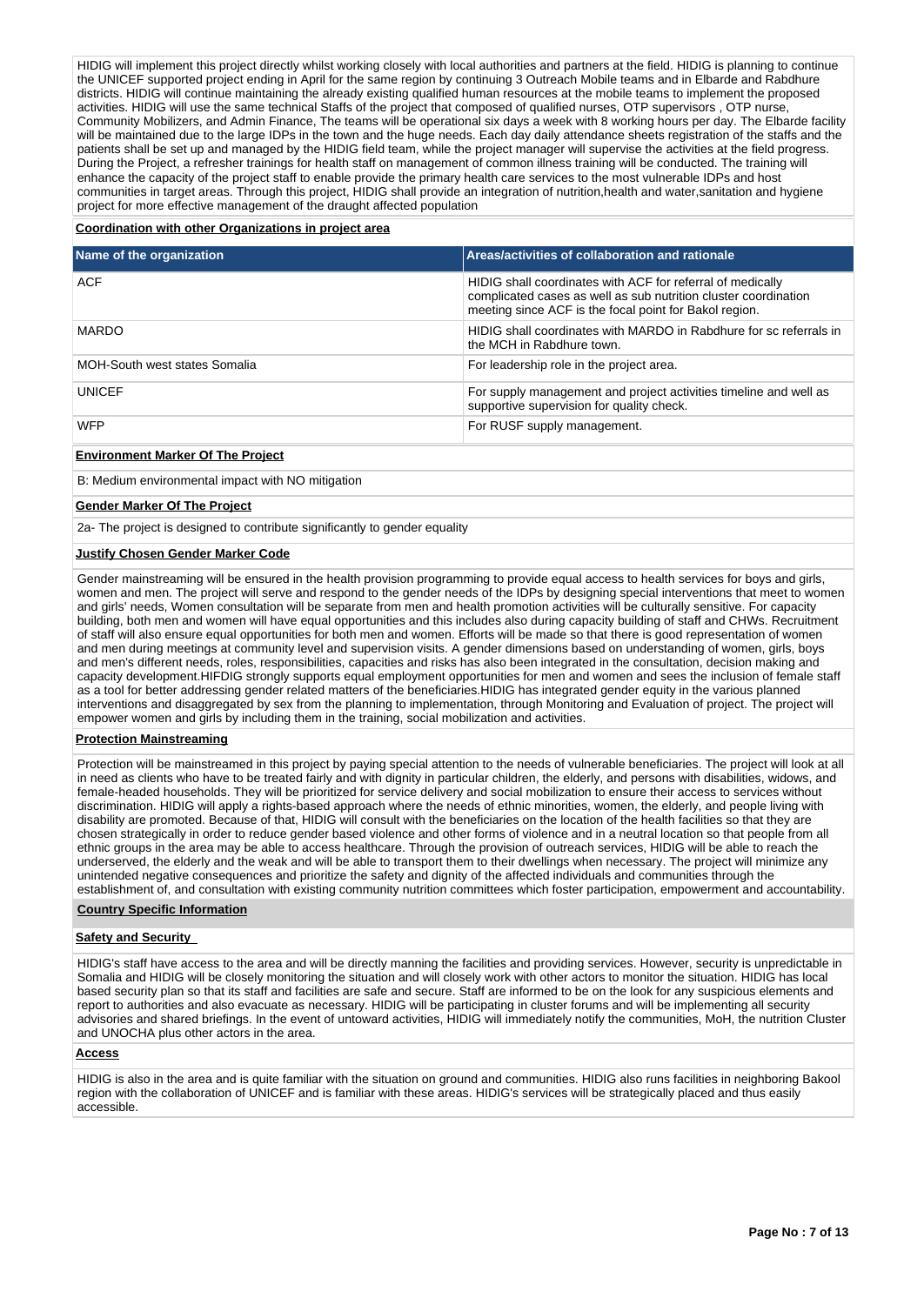# **BUDGET**

| Code | <b>Budget Line Description</b>                                                                                                                                                                                                                                                                                                                                                                                                                                                                                                   |   | D/S Quantity    | Unit<br>cost                   | <b>Duration</b><br>Recurran charged<br>ce | $\frac{9}{6}$<br>to CHF | <b>Total Cost</b> |  |
|------|----------------------------------------------------------------------------------------------------------------------------------------------------------------------------------------------------------------------------------------------------------------------------------------------------------------------------------------------------------------------------------------------------------------------------------------------------------------------------------------------------------------------------------|---|-----------------|--------------------------------|-------------------------------------------|-------------------------|-------------------|--|
|      | <b>Staff and Other Personnel Costs</b>                                                                                                                                                                                                                                                                                                                                                                                                                                                                                           |   |                 |                                |                                           |                         |                   |  |
| 1.1  | Program coordinator                                                                                                                                                                                                                                                                                                                                                                                                                                                                                                              | D |                 | $1 \mid 1,800$<br>.00          | 8                                         | 50.00                   | 7,200.00          |  |
|      | The program manager shall be an overall oversight and shall give guidelines to the other program officer. He/she will provide the<br>program quality control along other project team. She/he shall be paid monthly salary of \$1800 for a period of 8 months but SHF<br>will only contribute 50% of the cost which \$900 per months.                                                                                                                                                                                            |   |                 |                                |                                           |                         |                   |  |
| 1.2  | Nutrition Project officer                                                                                                                                                                                                                                                                                                                                                                                                                                                                                                        | D |                 | $1 \mid 1,200$<br>.00          | 8                                         | 100.00                  | 9,600.00          |  |
|      | The project officer shall be able to carry daily program activities, the project shall have one project officers one at Rabdhure<br>district for effective management of OTP program. The project officers shall be paid to \$1200 per months for a period of 8<br>months. He/she shall be responsible the day to day activity plans and excutions in the static and mobile outpatient program<br>services delivery.                                                                                                             |   |                 |                                |                                           |                         |                   |  |
| 1.3  | Finance officer                                                                                                                                                                                                                                                                                                                                                                                                                                                                                                                  | D |                 | 1   800.0<br>0                 | 8                                         | 100.00                  | 6,400.00          |  |
|      | The finance officer will be responsible of financial accountability and managements pof project funds, he/she will be paid \$800 for<br>monthly period.                                                                                                                                                                                                                                                                                                                                                                          |   |                 |                                |                                           |                         |                   |  |
| 1.4  | Monitoring and Evaluation officer                                                                                                                                                                                                                                                                                                                                                                                                                                                                                                | D | 1 <sup>1</sup>  | 600.0<br>0                     | 8                                         | 50.00                   | 2,400.00          |  |
|      | For program monitoring the project shall be able to engage HIDIG M&E officer who shall be able to provide project monitoring<br>and evaluation as well as provide technical monitoring inputs to the project and thus shall be paid \$600 per months but this<br>project shall cover 50% of this cost.                                                                                                                                                                                                                           |   |                 |                                |                                           |                         |                   |  |
| 1.5  | Outpatien therapeutic Qualified nurse                                                                                                                                                                                                                                                                                                                                                                                                                                                                                            | D |                 | 8 400.0<br>$\Omega$            | 8                                         | 100.00                  | 25,600.00         |  |
|      | The role of the Nurse is to provide health care to individuals, families, and communities. They provide services designed to<br>promote health, prevent illness, and achieve optimal recovery from or adaptation to health problems. The project intend to<br>provide lifesaving nutrition service to draught affected population and hence shall employ qualified nurses in the project locations<br>with 8 nursing personnel at a rate of \$400 per months.                                                                    |   |                 |                                |                                           |                         |                   |  |
| 1.6  | Community health worker/Promoters                                                                                                                                                                                                                                                                                                                                                                                                                                                                                                | D | 20 <sup>1</sup> | 100.0<br>$\Omega$              | 8                                         | 100.00                  | 16,000.00         |  |
|      | for active case finding and community mobilization the project shall employ community health workers in each district having 20<br>and shall be paid a \$ 100 per months for a period of 8 months project lifespan.                                                                                                                                                                                                                                                                                                              |   |                 |                                |                                           |                         |                   |  |
| 1.7  | Outpatient therapeutic Registrars/Measurers                                                                                                                                                                                                                                                                                                                                                                                                                                                                                      | D |                 | $6 \mid 350.0$<br><sup>0</sup> | 8                                         | 100.00                  | 16,800.00         |  |
|      | In order the project quality screening and registration of actual severe acute cases the project shall employ 6 outpatient<br>therapeutic registrars/Screeners shall be hired and each will be paid \$350 per months for 8 months.                                                                                                                                                                                                                                                                                               |   |                 |                                |                                           |                         |                   |  |
| 1.8  | Outpatient therapeutic supervisors.                                                                                                                                                                                                                                                                                                                                                                                                                                                                                              | D |                 | 2 400.0<br>0                   | 8                                         | 100.00                  | 6,400.00          |  |
|      | HIDIG shall engage outpatient therapeutic supevisors in the project target location in the district and shall be be paid \$400 per<br>months.                                                                                                                                                                                                                                                                                                                                                                                    |   |                 |                                |                                           |                         |                   |  |
| 1.9  | security guards                                                                                                                                                                                                                                                                                                                                                                                                                                                                                                                  | D |                 | 4 200.0                        | 8                                         | 100.00                  | 6,400.00          |  |
|      | Program is protracted in terms of security and to safeguard both the beneficiaries and the staff the project shall employ 4 security<br>quards to manned outpatient therapeutic site with each earning \$200 per months for a total of 8 months hence shall cost project<br>\$6,400 for the entire project period.                                                                                                                                                                                                               |   |                 |                                |                                           |                         |                   |  |
| 1.10 | Storekeeper                                                                                                                                                                                                                                                                                                                                                                                                                                                                                                                      | D | 1 <sup>1</sup>  | 600.0<br>0                     | 8                                         | 80.00                   | 3,840.00          |  |
|      | In order to safeguard the project supplies and ensure it reach the intended beneficiaries for transparent and accountable<br>mannaer HIDIG shall employ an storekeeper who shall manage the stock in and stock out of the supplements as well as the<br>drugs from UNICEF for the purpose of this projectHe/she will be paid \$600 per months but SHF project shall contributes 80% of<br>the cost since she/he will spend ample time with the emergency projects and hence monthly contribution will be charge this<br>project. |   |                 |                                |                                           |                         |                   |  |
| 1.11 | Cleaners                                                                                                                                                                                                                                                                                                                                                                                                                                                                                                                         | D |                 | 2 150.0<br>0                   | 8                                         | 100.00                  | 2,400.00          |  |
|      | Provide office cleanness as well as the store for the projects. The project will have two cleaners each paid \$150 per months for a<br>period of 8 months.                                                                                                                                                                                                                                                                                                                                                                       |   |                 |                                |                                           |                         |                   |  |
|      | <b>Section Total</b>                                                                                                                                                                                                                                                                                                                                                                                                                                                                                                             |   |                 |                                |                                           |                         | 103,040.00        |  |
|      | <b>Supplies, Commodities, Materials</b>                                                                                                                                                                                                                                                                                                                                                                                                                                                                                          |   |                 |                                |                                           |                         |                   |  |
| 2.1  | warehouse and storage cost                                                                                                                                                                                                                                                                                                                                                                                                                                                                                                       | D | 1 <sup>1</sup>  | 450.0<br>0                     | 8                                         | 100.00                  | 3,600.00          |  |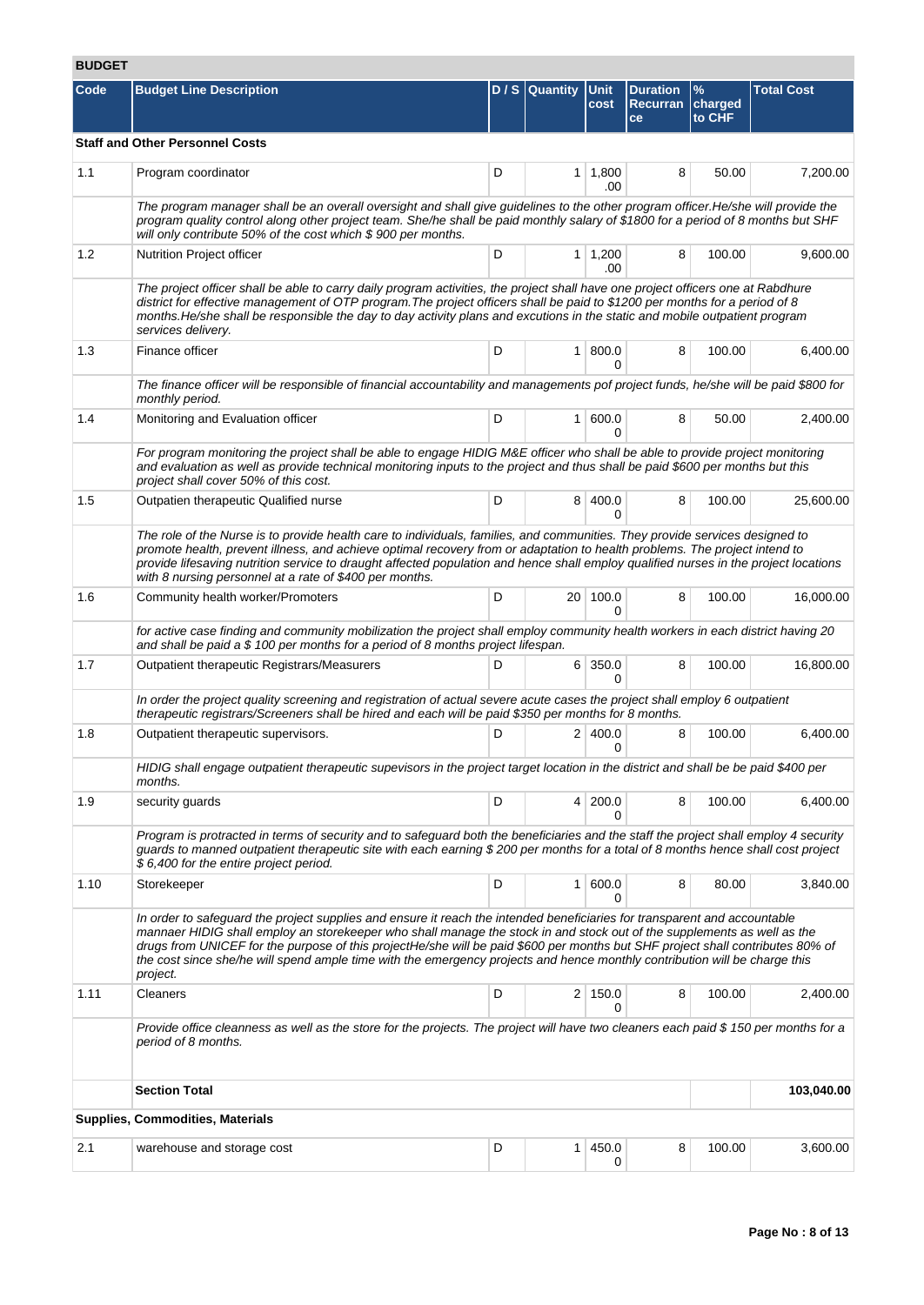|         | This cost shall cater on the supply management of the project sites in Rabdhure and it shall be budgeted at a cost \$450 for a<br>period of 8 months in which 100% has been plan to pay by SHF.                                                                                                                                                                                                                                                                                                                                                                                                                                                                                                                                                                                                                                                                                                                                                                                                                                                                                                                                                                                          |   |                |                       |   |        |           |
|---------|------------------------------------------------------------------------------------------------------------------------------------------------------------------------------------------------------------------------------------------------------------------------------------------------------------------------------------------------------------------------------------------------------------------------------------------------------------------------------------------------------------------------------------------------------------------------------------------------------------------------------------------------------------------------------------------------------------------------------------------------------------------------------------------------------------------------------------------------------------------------------------------------------------------------------------------------------------------------------------------------------------------------------------------------------------------------------------------------------------------------------------------------------------------------------------------|---|----------------|-----------------------|---|--------|-----------|
| 2.2     | Outpatient therapeutic feeding program(OTP) water in the<br>treatment sites                                                                                                                                                                                                                                                                                                                                                                                                                                                                                                                                                                                                                                                                                                                                                                                                                                                                                                                                                                                                                                                                                                              | D |                | 90 10.00              | 8 | 100.00 | 7,200.00  |
|         | The OTP beneficiaries shall be provided clean water during the therapeutic treatment in the OTP program, however, this cost is<br>intended to be paid to clean water supplies on the monthly basis hence it shall cost the project at \$7200 for the entire 8 months<br>project lifespan. It shall be also understand that due to devastating draught the cost of water is high compare to the previous<br>periods and hence this might fluctuates any time but HIDIG organization shall be able to top up in case of any such eventuality.<br>Clean drinking water will be procure every months that is 90 drums at a cost of \$10 per drums per months totaling \$900 per<br>months for a period of 8 months hence will cost the project $$72,00$ for the entire period.<br>The OTP beneficiaries shall be provided clean water during the therapeutic treatment in the OTP program. Clean drinking water<br>will be procure every months that is 90 drums at a cost of \$10 per drums per months totaling \$900 per months for a period of 8<br>months hence will cost the project \$72,00 for the entire period. This is intended to reach 3000 < 5 children boys and girls targeted |   |                |                       |   |        |           |
| 2.3     | beneficiaries.<br>Integrated management of acute malnutrition(IMAM) training to  D<br>project staff.                                                                                                                                                                                                                                                                                                                                                                                                                                                                                                                                                                                                                                                                                                                                                                                                                                                                                                                                                                                                                                                                                     |   | $\mathbf{1}$   | 4,760<br>.50          | 1 | 100.00 | 4,760.50  |
|         | Project staff will be trained on integrated management of acute malnutrition in order to enhance their capacity to implements the<br>project activities efficiently. A total of 18 project staff shall be trained for 5 days. See attached BOQ for detailed cost.                                                                                                                                                                                                                                                                                                                                                                                                                                                                                                                                                                                                                                                                                                                                                                                                                                                                                                                        |   |                |                       |   |        |           |
| 2.4     | Nutrition, health and hygiene promotion (NHHP) training to 20<br>community health workers.                                                                                                                                                                                                                                                                                                                                                                                                                                                                                                                                                                                                                                                                                                                                                                                                                                                                                                                                                                                                                                                                                               | D |                | $1 \mid 3,000$<br>.00 | 1 | 100.00 | 3,000.00  |
|         | Nutrition, health and hygiene promotion training session will conducted to improve the skills of the community health workers in<br>Rabdhure district.20 community health workers will be trained on effective promotion on nutrition, health and hygiene practices<br>for 5 days.<br>For budget breakdown referred to BOQ attached.                                                                                                                                                                                                                                                                                                                                                                                                                                                                                                                                                                                                                                                                                                                                                                                                                                                     |   |                |                       |   |        |           |
| 2.5     | Vehicle for referral and outreach team                                                                                                                                                                                                                                                                                                                                                                                                                                                                                                                                                                                                                                                                                                                                                                                                                                                                                                                                                                                                                                                                                                                                                   | D |                | $2 \mid 1,800$<br>.00 | 8 | 100.00 | 28,800.00 |
|         | Referral of the most complicated cases in the project location is one main component in the implementation integrated<br>management of acute malnutrition program however, the project hire two vehicle in the district one shall serve the two outpatient<br>therapeutic static centers for referral services while the other one covers the three rural mobile sites for the referral of severely<br>malnourished cases at cost of \$1800 per months. This vehicle will be solely working HIDIG project sites in Rabdhure district in<br>which the proposed sites are far apart and to enhance quick life-saving intervention each vehicle will be serving the communities<br>for easier referral and outreach services however, is the cost for such facilitation in which the rural Mobile areas are far apart.                                                                                                                                                                                                                                                                                                                                                                      |   |                |                       |   |        |           |
| 2.6     | Nutrition health and hygiene promotion and infant young child<br>feeding best practices(NHHP/IYCF) promotion session<br>(\$10*100* 3days)                                                                                                                                                                                                                                                                                                                                                                                                                                                                                                                                                                                                                                                                                                                                                                                                                                                                                                                                                                                                                                                | D |                | 100 10.00             | 3 | 100.00 | 3,000.00  |
|         | This cost will take care of the community sensitization and advocacy for the uptake of the nutrition intervention as well as<br>educating the care takers on the best practices of food diversification. The posters shall be able to show such information as best<br>hygiene practices for instance hand washing, breastfeeding as well as the healthy living environment. The caregivers more so the<br>mothers shall be targeted for IYCF education session that is intended to reduce the maternal malnutrition. This is been target for<br>100 participants at a rate of \$10 per caregiver per day for 3days totaling \$3,000 for the intended sessions.                                                                                                                                                                                                                                                                                                                                                                                                                                                                                                                          |   |                |                       |   |        |           |
|         | <b>Section Total</b>                                                                                                                                                                                                                                                                                                                                                                                                                                                                                                                                                                                                                                                                                                                                                                                                                                                                                                                                                                                                                                                                                                                                                                     |   |                |                       |   |        | 50,360.50 |
| Travel  |                                                                                                                                                                                                                                                                                                                                                                                                                                                                                                                                                                                                                                                                                                                                                                                                                                                                                                                                                                                                                                                                                                                                                                                          |   |                |                       |   |        |           |
| 5.1     | Vehicle hire                                                                                                                                                                                                                                                                                                                                                                                                                                                                                                                                                                                                                                                                                                                                                                                                                                                                                                                                                                                                                                                                                                                                                                             | D | 1 <sup>1</sup> | 1,800<br>.00          | 2 | 100.00 | 3,600.00  |
|         | In order to provide effective supportive supervision HIDIG will hire one vehicle at Rabdhure district at a cost of \$1800 for the two<br>months supportive supervision. SHF shall bear 100% of this cost.                                                                                                                                                                                                                                                                                                                                                                                                                                                                                                                                                                                                                                                                                                                                                                                                                                                                                                                                                                                |   |                |                       |   |        |           |
|         | <b>Section Total</b>                                                                                                                                                                                                                                                                                                                                                                                                                                                                                                                                                                                                                                                                                                                                                                                                                                                                                                                                                                                                                                                                                                                                                                     |   |                |                       |   |        | 3,600.00  |
|         | <b>General Operating and Other Direct Costs</b>                                                                                                                                                                                                                                                                                                                                                                                                                                                                                                                                                                                                                                                                                                                                                                                                                                                                                                                                                                                                                                                                                                                                          |   |                |                       |   |        |           |
| 7.1     | office rent                                                                                                                                                                                                                                                                                                                                                                                                                                                                                                                                                                                                                                                                                                                                                                                                                                                                                                                                                                                                                                                                                                                                                                              | D | 1 <sup>1</sup> | 800.0<br>0            | 8 | 50.00  | 3,200.00  |
|         | This cost is meant for Rabdhure office monthly rental charges for efficient administrative work. The rent is cost shared between<br>HIDIG and SHF and this project charged at 50% that is monthly rent of \$800 in which 50% of this has been factored in this<br>project hence contributes \$400 per months for 8 months.                                                                                                                                                                                                                                                                                                                                                                                                                                                                                                                                                                                                                                                                                                                                                                                                                                                               |   |                |                       |   |        |           |
| $7.2\,$ | communication                                                                                                                                                                                                                                                                                                                                                                                                                                                                                                                                                                                                                                                                                                                                                                                                                                                                                                                                                                                                                                                                                                                                                                            | D | 1              | 400.0<br>0            | 8 | 100.00 | 3,200.00  |
|         | Monthly air time for project management teams at Rabdhure district nutrition program.hence providing smooth runing of the<br>program.                                                                                                                                                                                                                                                                                                                                                                                                                                                                                                                                                                                                                                                                                                                                                                                                                                                                                                                                                                                                                                                    |   |                |                       |   |        |           |
| 7.3     | <b>Utilities</b>                                                                                                                                                                                                                                                                                                                                                                                                                                                                                                                                                                                                                                                                                                                                                                                                                                                                                                                                                                                                                                                                                                                                                                         | D | $\mathbf{1}$   | 180.0<br>0            | 8 | 100.00 | 1,440.00  |
|         | The project utility cost for Rabdhure district office this includes electricity and office water which will be paid to the suppliers for<br>the office during the project 8 months period. The electricity supplier shall be estimated at a rate of \$100 per month for a period<br>of 8 months totaling \$800 for the entire period and office water supply at a cost of \$80 per month for a period of 8 months<br>costing the project \$ 640. The total cost of utility in the entire project periods is at \$1,440. This cost is intended to provide the<br>smooth running of the program in Rabdhure district. See attached BOQ for further analysis.                                                                                                                                                                                                                                                                                                                                                                                                                                                                                                                               |   |                |                       |   |        |           |
| 7.4     | Stationaries                                                                                                                                                                                                                                                                                                                                                                                                                                                                                                                                                                                                                                                                                                                                                                                                                                                                                                                                                                                                                                                                                                                                                                             | D |                | $1 \mid 2,880$<br>.00 | 1 | 100.00 | 2,880.00  |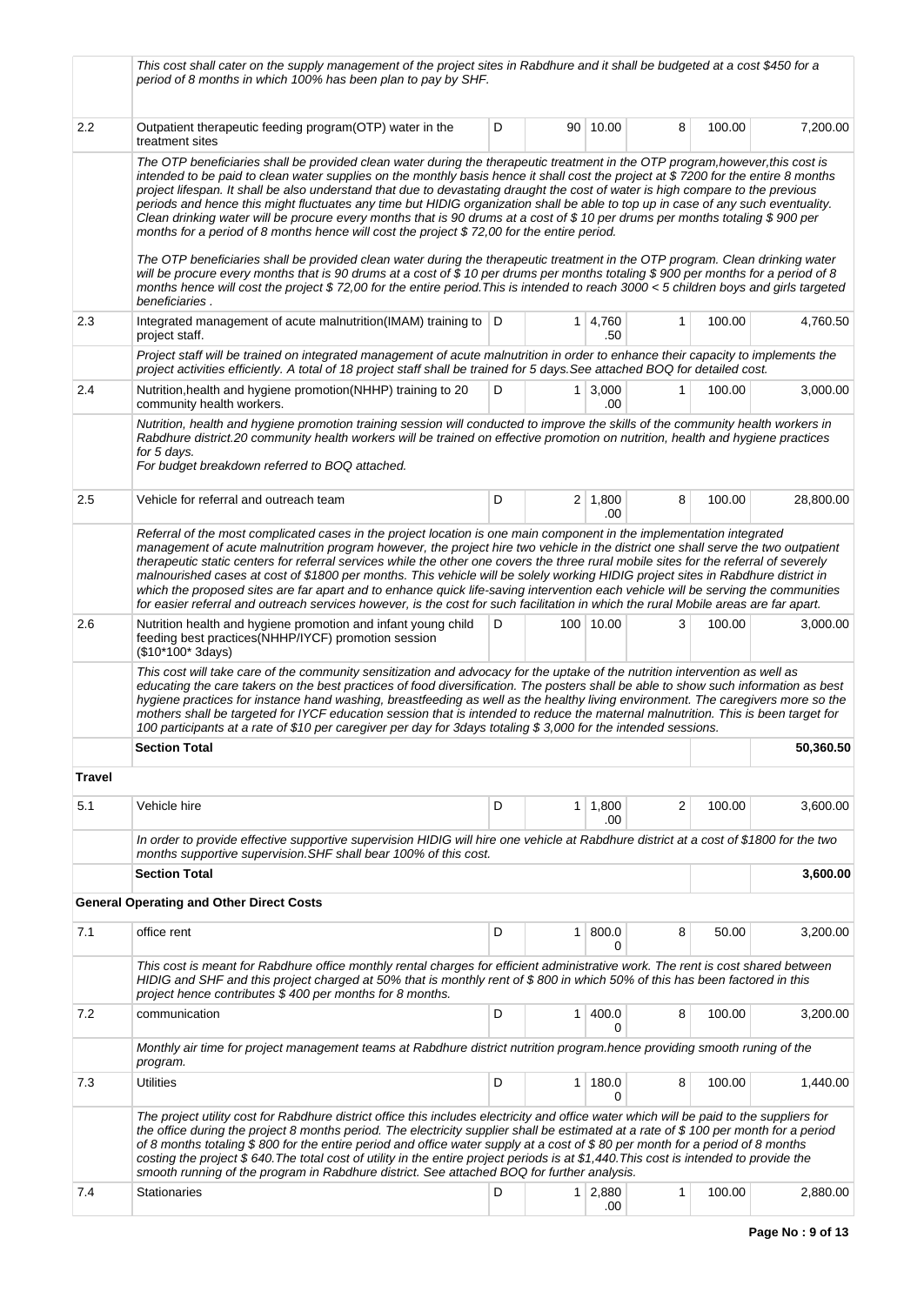|                           | This cost is meant for Rabdhure HIDIG office stationaries. It will facilitates the smooth operation of the office as well as general<br>administrative issues to enable implements the project. See attached BOQ for detailed budget |   |              |              |           |        |            |
|---------------------------|--------------------------------------------------------------------------------------------------------------------------------------------------------------------------------------------------------------------------------------|---|--------------|--------------|-----------|--------|------------|
| 7.5                       | Bank transfer                                                                                                                                                                                                                        | D | $\mathbf{1}$ | 3,589<br>.21 | 1         | 100.00 | 3,589.21   |
|                           | 2% of the total program cost which is intended to cater the transfer and withdrawal of the funds from the various transaction<br>points.                                                                                             |   |              |              |           |        |            |
|                           | <b>Section Total</b>                                                                                                                                                                                                                 |   |              |              |           |        | 14,309.21  |
| <b>SubTotal</b><br>248.00 |                                                                                                                                                                                                                                      |   |              |              |           |        | 171,309.71 |
| Direct                    |                                                                                                                                                                                                                                      |   |              |              |           |        | 171,309.71 |
| Support                   |                                                                                                                                                                                                                                      |   |              |              |           |        |            |
| <b>PSC Cost</b>           |                                                                                                                                                                                                                                      |   |              |              |           |        |            |
| <b>PSC Cost Percent</b>   |                                                                                                                                                                                                                                      |   |              |              |           |        | 7.00       |
| <b>PSC Amount</b>         |                                                                                                                                                                                                                                      |   |              |              | 11,991.68 |        |            |
| <b>Total Cost</b>         |                                                                                                                                                                                                                                      |   |              |              |           |        | 183,301.39 |

# **Project Locations**

| <b>Location</b>                         | <b>Estimated</b><br>percentage<br>of budget<br>for each<br><b>location</b> | <b>Estimated number of beneficiaries</b><br>for each location<br>Girls   Total |              |             |     |  | <b>Activity Name</b>                                                                                                                                                                                                                                                                                                                                                                                                                                                                                                                                                                                                                                                                                                                                                                                                                                                                                                                                                                                                                                                                                                                                                                                                                                                                                                                                                                                                                                                                                                                                                                                                                                    |
|-----------------------------------------|----------------------------------------------------------------------------|--------------------------------------------------------------------------------|--------------|-------------|-----|--|---------------------------------------------------------------------------------------------------------------------------------------------------------------------------------------------------------------------------------------------------------------------------------------------------------------------------------------------------------------------------------------------------------------------------------------------------------------------------------------------------------------------------------------------------------------------------------------------------------------------------------------------------------------------------------------------------------------------------------------------------------------------------------------------------------------------------------------------------------------------------------------------------------------------------------------------------------------------------------------------------------------------------------------------------------------------------------------------------------------------------------------------------------------------------------------------------------------------------------------------------------------------------------------------------------------------------------------------------------------------------------------------------------------------------------------------------------------------------------------------------------------------------------------------------------------------------------------------------------------------------------------------------------|
|                                         |                                                                            | <b>Men</b>                                                                     | <b>Women</b> | <b>Boys</b> |     |  |                                                                                                                                                                                                                                                                                                                                                                                                                                                                                                                                                                                                                                                                                                                                                                                                                                                                                                                                                                                                                                                                                                                                                                                                                                                                                                                                                                                                                                                                                                                                                                                                                                                         |
| Bakool -> Rab Dhuure -> Buulo<br>Meegag | 20                                                                         |                                                                                | 200          | 300         | 300 |  | 800 Activity 1.1.1 : screen, identify and treat severely<br>acute malnourished <5 children and pregnant<br>and lactating women in Rabdhure target location.<br>Activity 1.1.2 : 500 boys and 500 girls provided<br>referral services within and outside OTP<br>programs and follow up of beneficiaries, through<br>linking with the available health and wash<br>services in the areas.<br>Activity 1.1.3 : 3000 <5 children boys, girls without<br>medical cases and moderately malnourished 800<br>preganant and lactating mothers in the project<br>area are Provided therapeutic treatment tand<br>admitted to the treatment center through<br>linking with the available health and WASH<br>services in the project areas.<br>Activity 2.1.1 : Women and Men Caretakers of<br>Malnourished children of 1500 boys, 1500 girls to<br>receive awareness on appropriate infant and<br>young child feeding practices twice a month in<br>Rabdhure target locations.<br>Activity 2.1.2 : Provide Vitamin A, iron and<br>Deworming tablets to vulnerable 1500 boys, 1500<br>girls and 800 PLW for the admitted MAM and<br>SAM cases in Rabdhure district Bakol region.<br>Activity 2.1.3 : Provide Hygiene promotion<br>awareness messages and good practise for 1500<br>boys, 1500 girls and 800 PLW attending<br>Nutrition Sites in Rabdhure districts.<br>Activity 3.1.1 : Conduct IMAM training to 18<br>project staff(9me and 9 women) on effective<br>acute Malnutrition management.<br>Activity 3.1.2 : Capacity build 20 community<br>health workers/volunteers/promoters(11 male<br>and 9 female) on nutrition, hygiene and health<br>promotion. |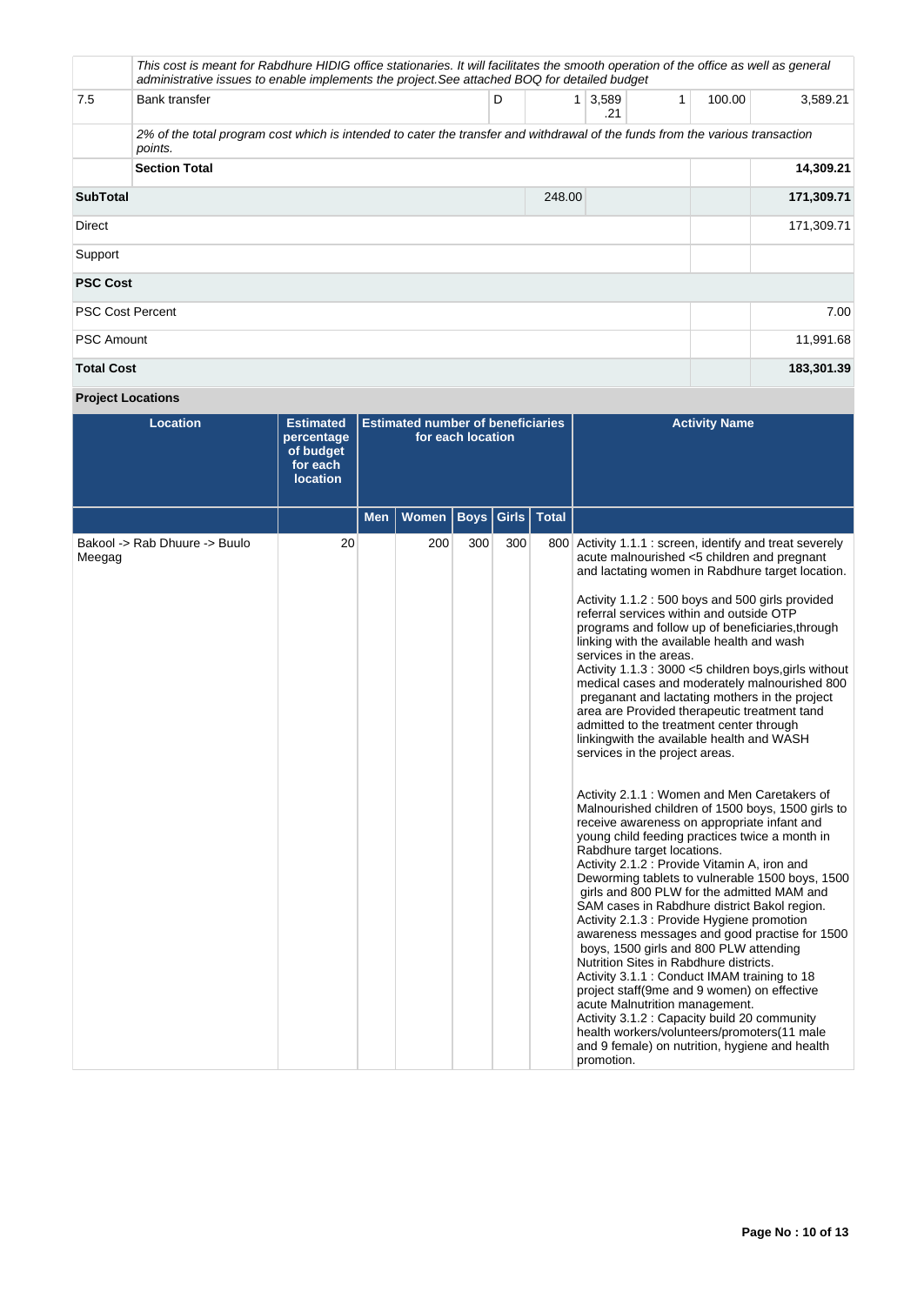| Bakool -> Rab Dhuure -> Gubato       | 20 | 10 | 100 | 300 | 300 | 710 Activity 1.1.1 : screen, identify and treat severely<br>acute malnourished <5 children and pregnant<br>and lactating women in Rabdhure target location.<br>Activity 1.1.2 : 500 boys and 500 girls provided<br>referral services within and outside OTP<br>programs and follow up of beneficiaries, through<br>linking with the available health and wash<br>services in the areas.<br>Activity 1.1.3 : 3000 <5 children boys, girls without<br>medical cases and moderately malnourished 800<br>preganant and lactating mothers in the project<br>area are Provided therapeutic treatment tand<br>admitted to the treatment center through<br>linkingwith the available health and WASH<br>services in the project areas.<br>Activity 2.1.1 : Women and Men Caretakers of<br>Malnourished children of 1500 boys, 1500 girls to<br>receive awareness on appropriate infant and<br>young child feeding practices twice a month in<br>Rabdhure target locations.<br>Activity 2.1.2 : Provide Vitamin A, iron and<br>Deworming tablets to vulnerable 1500 boys, 1500<br>girls and 800 PLW for the admitted MAM and<br>SAM cases in Rabdhure district Bakol region.<br>Activity 2.1.3 : Provide Hygiene promotion<br>awareness messages and good practise for 1500<br>boys, 1500 girls and 800 PLW attending<br>Nutrition Sites in Rabdhure districts.<br>Activity 3.1.1 : Conduct IMAM training to 18<br>project staff(9me and 9 women) on effective<br>acute Malnutrition management.<br>Activity 3.1.2 : Capacity build 20 community<br>health workers/volunteers/promoters(11 male<br>and 9 female) on nutrition, hygiene and health<br>promotion.  |
|--------------------------------------|----|----|-----|-----|-----|---------------------------------------------------------------------------------------------------------------------------------------------------------------------------------------------------------------------------------------------------------------------------------------------------------------------------------------------------------------------------------------------------------------------------------------------------------------------------------------------------------------------------------------------------------------------------------------------------------------------------------------------------------------------------------------------------------------------------------------------------------------------------------------------------------------------------------------------------------------------------------------------------------------------------------------------------------------------------------------------------------------------------------------------------------------------------------------------------------------------------------------------------------------------------------------------------------------------------------------------------------------------------------------------------------------------------------------------------------------------------------------------------------------------------------------------------------------------------------------------------------------------------------------------------------------------------------------------------------------------------------------------------------|
| Bakool -> Rab Dhuure -> Habow<br>Yar | 20 |    | 100 | 200 | 250 | 550 Activity 1.1.1 : screen, identify and treat severely<br>acute malnourished <5 children and pregnant<br>and lactating women in Rabdhure target location.<br>Activity 1.1.2 : 500 boys and 500 girls provided<br>referral services within and outside OTP<br>programs and follow up of beneficiaries, through<br>linking with the available health and wash<br>services in the areas.<br>Activity 1.1.3 : 3000 <5 children boys, girls without<br>medical cases and moderately malnourished 800<br>preganant and lactating mothers in the project<br>area are Provided therapeutic treatment tand<br>admitted to the treatment center through<br>linking with the available health and WASH<br>services in the project areas.<br>Activity 2.1.1 : Women and Men Caretakers of<br>Malnourished children of 1500 boys, 1500 girls to<br>receive awareness on appropriate infant and<br>young child feeding practices twice a month in<br>Rabdhure target locations.<br>Activity 2.1.2 : Provide Vitamin A, iron and<br>Deworming tablets to vulnerable 1500 boys, 1500<br>girls and 800 PLW for the admitted MAM and<br>SAM cases in Rabdhure district Bakol region.<br>Activity 2.1.3 : Provide Hygiene promotion<br>awareness messages and good practise for 1500<br>boys, 1500 girls and 800 PLW attending<br>Nutrition Sites in Rabdhure districts.<br>Activity 3.1.1 : Conduct IMAM training to 18<br>project staff(9me and 9 women) on effective<br>acute Malnutrition management.<br>Activity 3.1.2 : Capacity build 20 community<br>health workers/volunteers/promoters(11 male<br>and 9 female) on nutrition, hygiene and health<br>promotion. |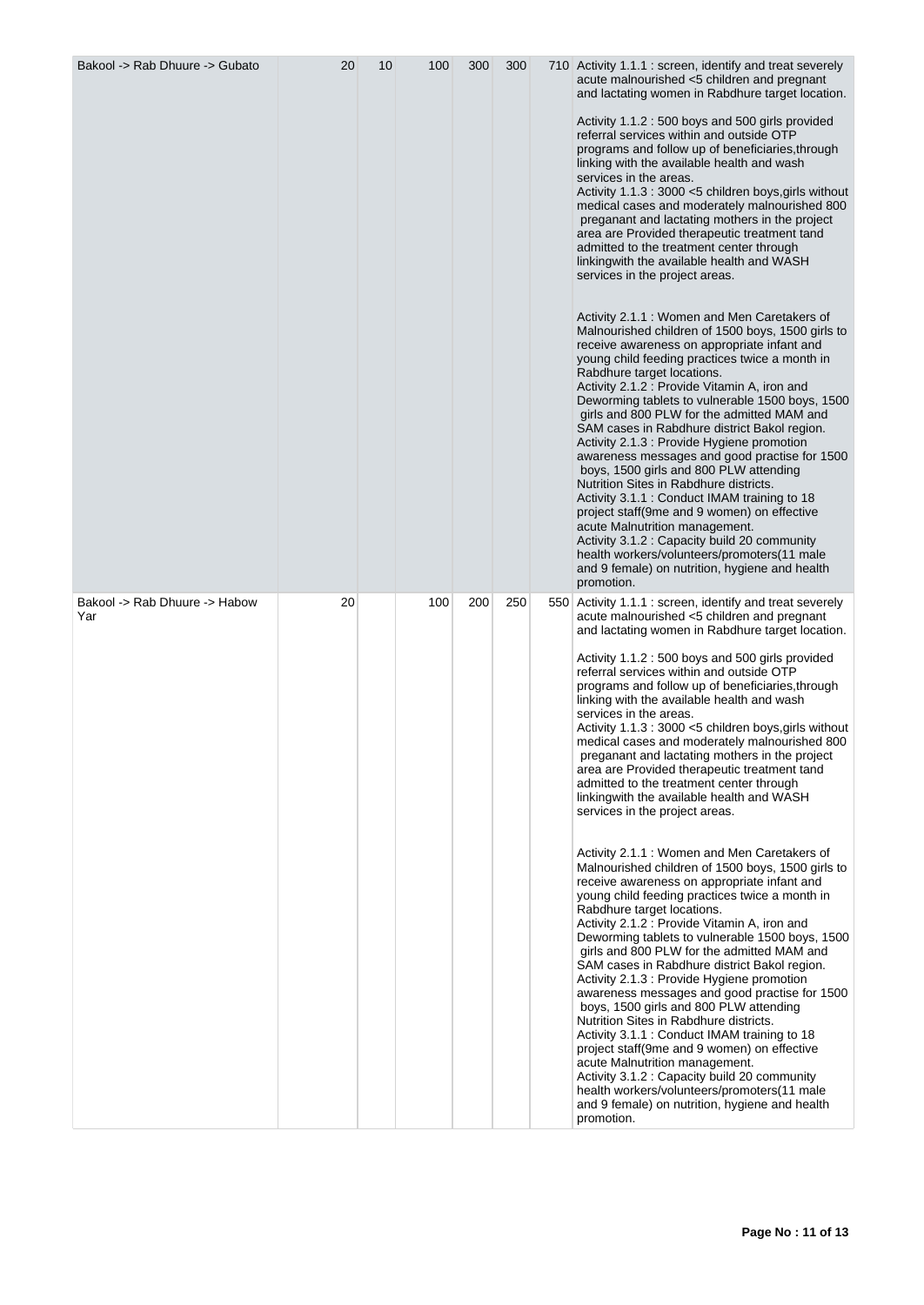| Bakool -> Rab Dhuure -> Balli<br>Adde | 20 | 18 | 50  | 150 | 150 | 368 Activity 1.1.1 : screen, identify and treat severely<br>acute malnourished <5 children and pregnant<br>and lactating women in Rabdhure target location.<br>Activity 1.1.2: 500 boys and 500 girls provided<br>referral services within and outside OTP<br>programs and follow up of beneficiaries, through<br>linking with the available health and wash<br>services in the areas.<br>Activity 1.1.3 : 3000 <5 children boys, girls without<br>medical cases and moderately malnourished 800<br>preganant and lactating mothers in the project<br>area are Provided therapeutic treatment tand<br>admitted to the treatment center through<br>linkingwith the available health and WASH<br>services in the project areas.<br>Activity 2.1.1 : Women and Men Caretakers of<br>Malnourished children of 1500 boys, 1500 girls to<br>receive awareness on appropriate infant and<br>young child feeding practices twice a month in<br>Rabdhure target locations.<br>Activity 2.1.2 : Provide Vitamin A, iron and<br>Deworming tablets to vulnerable 1500 boys, 1500<br>girls and 800 PLW for the admitted MAM and<br>SAM cases in Rabdhure district Bakol region.<br>Activity 2.1.3 : Provide Hygiene promotion<br>awareness messages and good practise for 1500<br>boys, 1500 girls and 800 PLW attending<br>Nutrition Sites in Rabdhure districts.<br>Activity 3.1.1 : Conduct IMAM training to 18<br>project staff(9me and 9 women) on effective<br>acute Malnutrition management.                                                                                                                                                                 |
|---------------------------------------|----|----|-----|-----|-----|--------------------------------------------------------------------------------------------------------------------------------------------------------------------------------------------------------------------------------------------------------------------------------------------------------------------------------------------------------------------------------------------------------------------------------------------------------------------------------------------------------------------------------------------------------------------------------------------------------------------------------------------------------------------------------------------------------------------------------------------------------------------------------------------------------------------------------------------------------------------------------------------------------------------------------------------------------------------------------------------------------------------------------------------------------------------------------------------------------------------------------------------------------------------------------------------------------------------------------------------------------------------------------------------------------------------------------------------------------------------------------------------------------------------------------------------------------------------------------------------------------------------------------------------------------------------------------------------------------------------------------------------------------|
| Bakool -> Rab Dhuure -> Yeed          | 20 | 10 | 350 | 550 | 500 | 1,410 Activity 1.1.1 : screen, identify and treat severely<br>acute malnourished <5 children and pregnant<br>and lactating women in Rabdhure target location.<br>Activity 1.1.2: 500 boys and 500 girls provided<br>referral services within and outside OTP<br>programs and follow up of beneficiaries, through<br>linking with the available health and wash<br>services in the areas.<br>Activity 1.1.3: 3000 <5 children boys, girls without<br>medical cases and moderately malnourished 800<br>preganant and lactating mothers in the project<br>area are Provided therapeutic treatment tand<br>admitted to the treatment center through<br>linkingwith the available health and WASH<br>services in the project areas.<br>Activity 2.1.1 : Women and Men Caretakers of<br>Malnourished children of 1500 boys, 1500 girls to<br>receive awareness on appropriate infant and<br>young child feeding practices twice a month in<br>Rabdhure target locations.<br>Activity 2.1.2 : Provide Vitamin A, iron and<br>Deworming tablets to vulnerable 1500 boys, 1500<br>girls and 800 PLW for the admitted MAM and<br>SAM cases in Rabdhure district Bakol region.<br>Activity 2.1.3 : Provide Hygiene promotion<br>awareness messages and good practise for 1500<br>boys, 1500 girls and 800 PLW attending<br>Nutrition Sites in Rabdhure districts.<br>Activity 3.1.1 : Conduct IMAM training to 18<br>project staff(9me and 9 women) on effective<br>acute Malnutrition management.<br>Activity 3.1.2 : Capacity build 20 community<br>health workers/volunteers/promoters(11 male<br>and 9 female) on nutrition, hygiene and health<br>promotion. |

**Documents**

| <b>Category Name</b>    | Document Description                                    |
|-------------------------|---------------------------------------------------------|
| <b>Budget Documents</b> | HRDO BOQs - 30.1.17-Nutrition.xlsx                      |
| <b>Budget Documents</b> | HRDO BOQs - 3.2.17-Nutrition project Rabdhure-4596.xlsx |